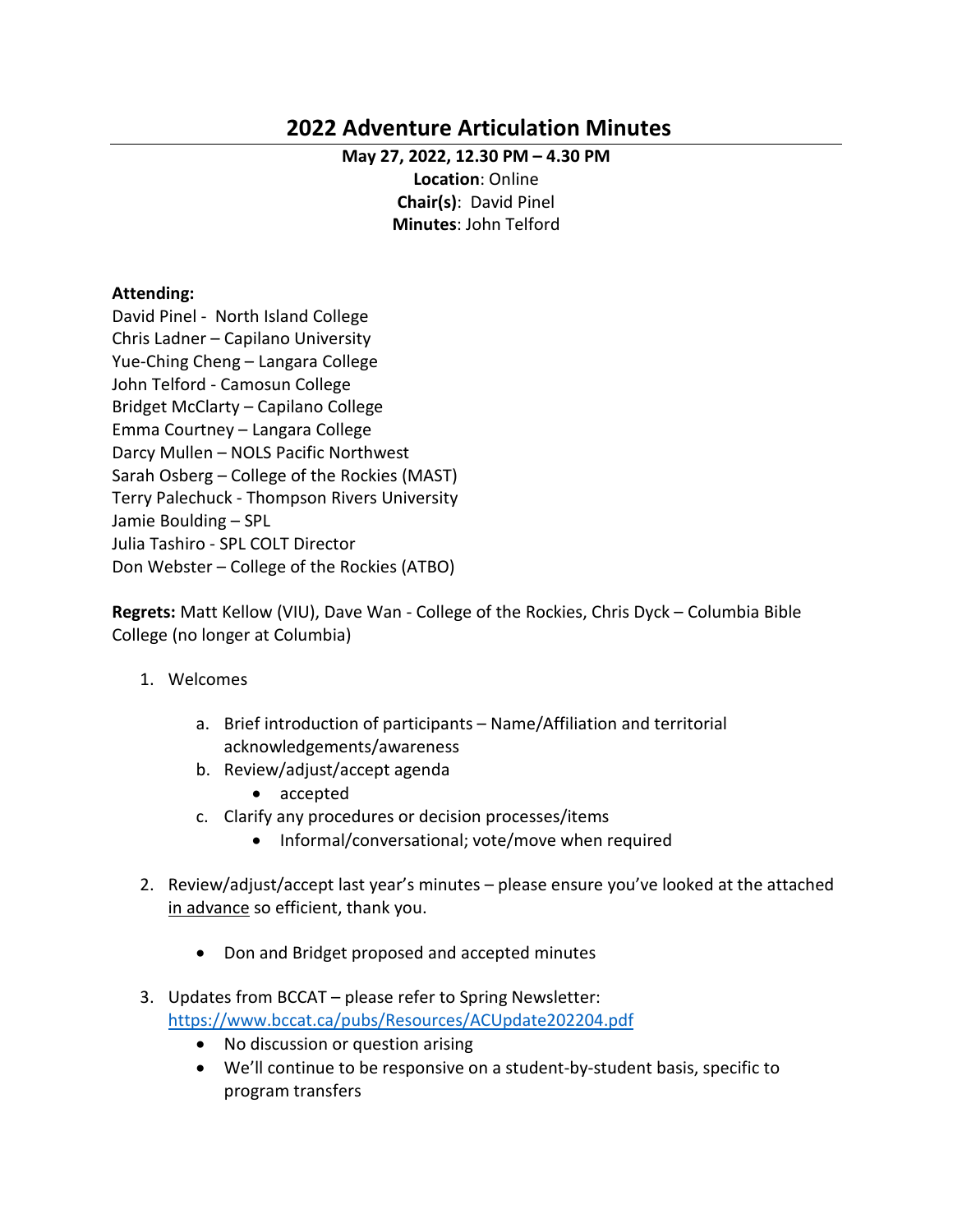4. Check-ins/reports for 2020/21 (one person from each institution/org to provide a program report for this recent year, including enrolment, successes, issues, changes, updates, trends, risk management, etc.)

#### **College of the Rockies (Golden Campus) – Don Webster**

- 16 enrolled, lost 4 (20 max) from inability to find accommodation. Ended year with 16.
- Small  $2^{nd}$  year class of 8 from Covid intake year
- Success was that were able to run all courses, all in-person courses ran in-person, hybrid model also used.
- Attendance rates not so good this year effects of Covid on patterns of attendance.
- Lacking a campus manager during the year which has now been filled
- Undergoing a program review this year, possibly involving an external party to assist
- Risk management a few evacuations from trips this year. Significant evac from ski course after student injured in poor visibility. Looking carefully at incident for possible lessons to learn.
- International student enrolment has brought benefits to program

#### **College of the Rockies (MAST program) – Sarah Osberg**

- Sarah completed first year as program leader. 18 students started in fall, another joined late. All 19 have graduated. 18 is full cohort – good numbers.
- All courses and electives ran
- No major incidents or evacuated. One grid search to locate lost student during a solo experience. Minor vehicle bump. A dehydration incident that led to a hospital diagnosis.
- Course changes due to fires in September affecting locations
- Covid affected programming due to vaccination status of students
- Finished program review in 2021 and now working on recommendations

### **Thompson Rivers University Adventure Guide Program -Terry Palechuk**

- Full enrollment. Slightly lower first year students due to lower staffing.
- 45% female participants
- Surviving Covid a win, though seemed more stressful than the previous year. More uncertainties around rapid testing. Mandatory rapid tests prior to all field courses. Not foolproof but is another layer of risk management.
- 50% in-person class attendance considered a good turnout
- Resiliency in students decreasing compared to previous years? Due to stresses of Covid? To be discussed within department as to how to address/manage
- Created strategic breaks for students during busy field program
- Incoming students have less experience than would have had in the past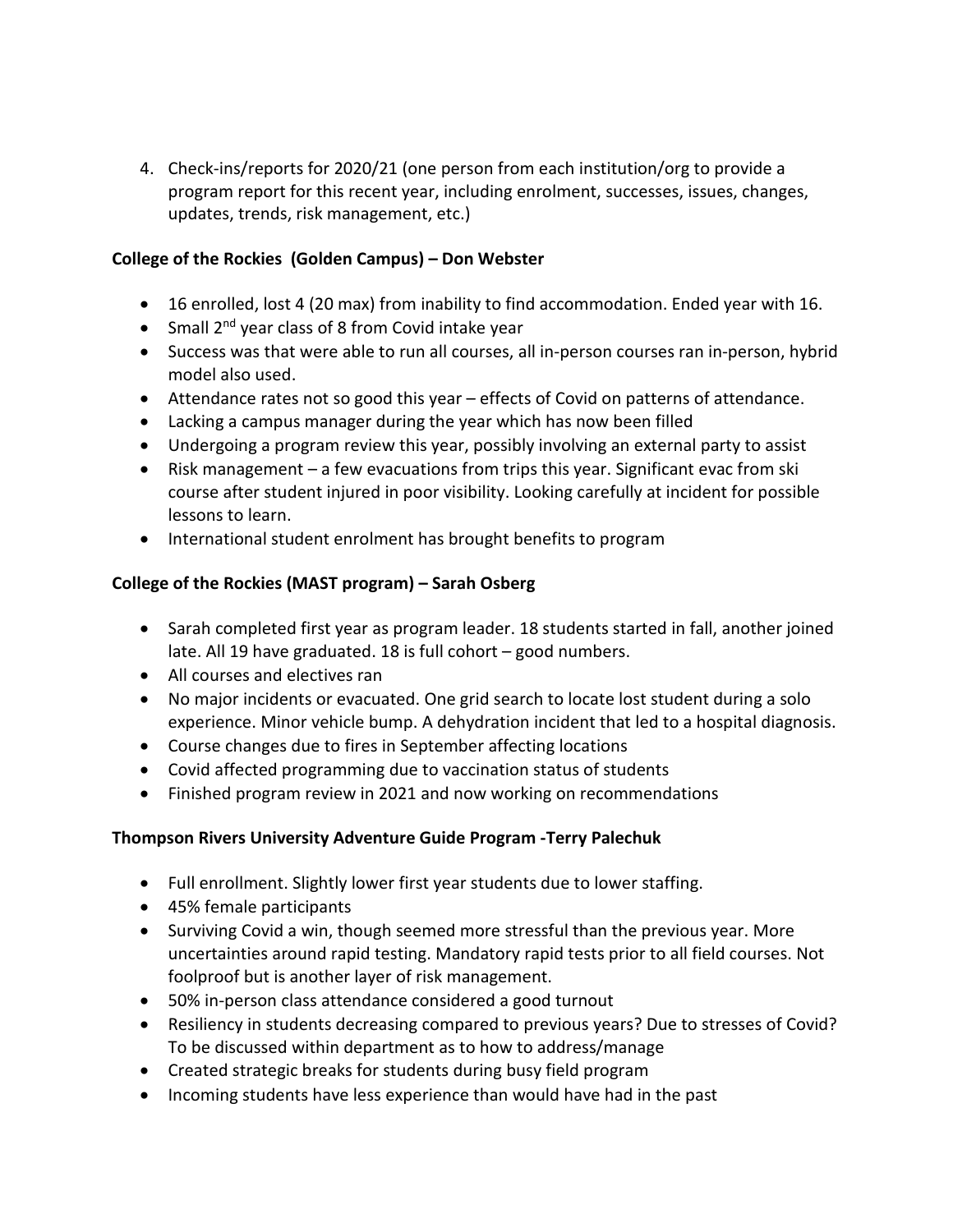• Every field program had a risk management evaluation element added (faculty evaluate students)

# **Capilano University Outdoor Recreation Program – Chris Ladner**

- 17 students for upcoming year with a lot of applications
- Some students with English language competency not getting picked up/slipping through the cracks
- No Covid outbreaks during the year
- Covid mandates at learning locations were something to be aware of but did not result in being a barrier
- New course sequencing skills courses in fall (Aug 22 start) and then classroom course condensed in Oct and Nov. Some pushback from students – younger students struggled with time management and workload management. More mature students found it worked well. Have fine tuned that sequence now.
- Prog review due 2025
- Risk management one stove incident (wood fire stove from Canadian Tire). Lots of flames but no injuries.
- Trying hard to indigenize the program
- Trying to figure out how to manage polarization of study abilities of younger and more mature students
- $\bullet$  50<sup>th</sup> year of the program!

### **Camosun College Post Degree Diploma - John Telford**

- Numbers last year very good full and waiting list
- Numbers this year have collapsed after seeming good again no obvious pattern
- 2 full courses from Sport Man and Kinesiology degrees
- Program review of PDD coming up
- Risk management student medical forms

### **North Island College Adventure Guiding Programs - Dave Pinel**

- Admin/Reg hiccup led to being 5-6 students down on incoming cohort which has budget implications
- Wrapped up last offering of Indigenous Ecotourism Training program in Oct 2021. No incoming cohort for next year
- Grant funded shorter duration kayak guide program to help address needs on north Vancouver Island. 9 of 10 students completed.
- Lots of courses used hybrid model (not hyflex) of teaching. Has been helpful for some aspects of teaching and program/course logistics
- NIC had new President this last year. Brought change, much good, and lots still settling out
- Adventure Tourism has been moved under Community Education and Training with other cost recovery programs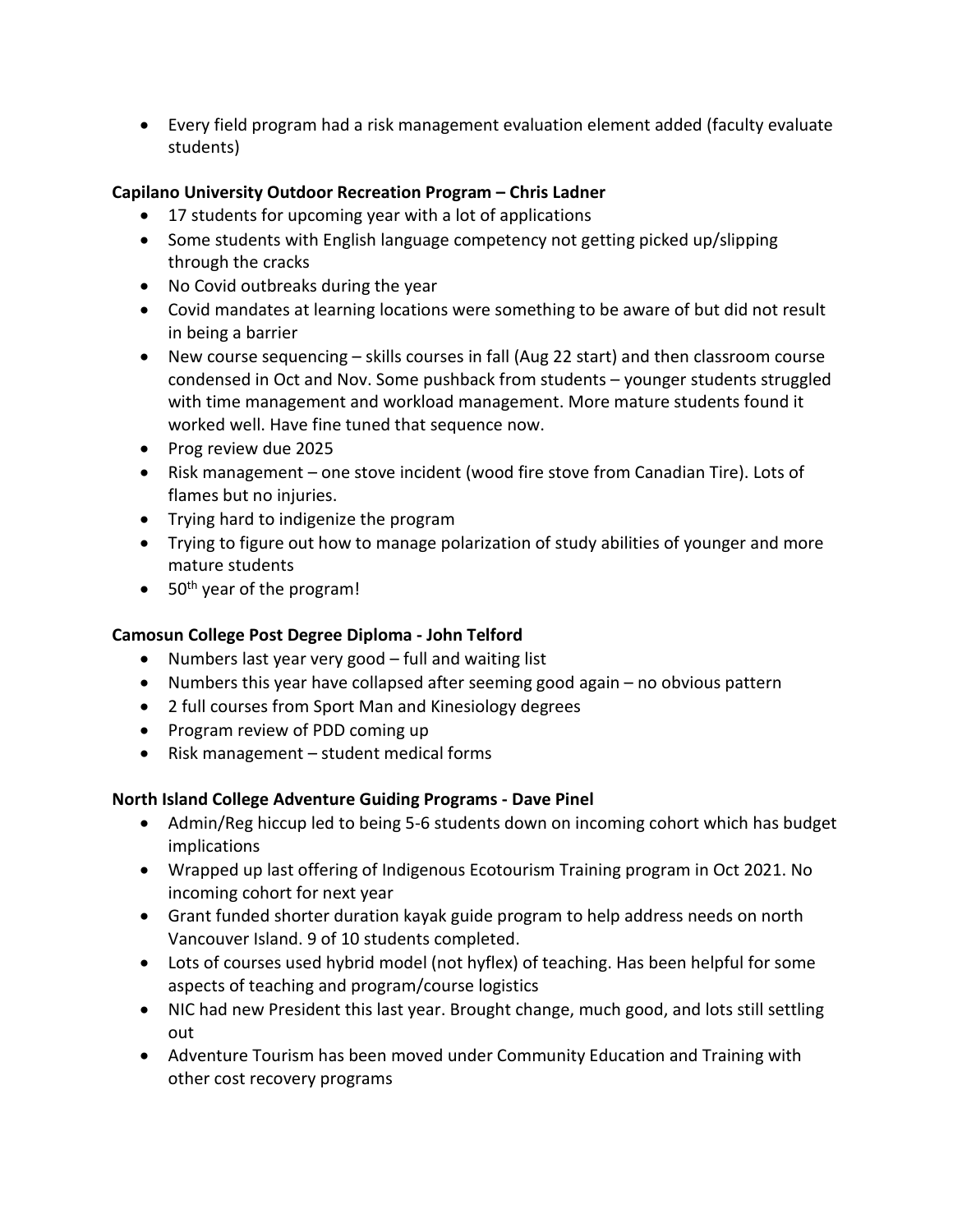- Shout out to College of the Rockies graduates within kayak guides alliance whose contributions made the NI College kayak guides course possible
- Covid didn't present insurmountable challenges this past year
- Re-concussion incidents caused some issues for students being able to participate in some field courses
- Sailing course was finally possible again this past year after Covid restrictions previously

# **Canadian Outdoor Leadership Training / Strathcona Park Lodge - Julia Tashiro / Jamie Boulding**

- Good enrollment. 3 cohorts across the year. Full enrollment with some loss during the year.
- Variety of students coming from BC and beyond good for diversity
- All F2F since last spring. Mini practicum wasn't possible though due to Covid restrictions so an outdoor risk management module was added
- All students this year are vaccinated
- Trends polarization of students: adventure tourism/education career or just coming for a fun experience or just for personal growth. Trying to figure out how to negotiate different needs
- More weather challenges in the past year seems an ongoing trend that it is more unpredictable
- Increase in students with undiagnosed mental health conditions and students who are willing to disclose mental health struggles. Seems to be more peer to peer empathy and support
- Lot of pressure on increasing wages and therefore finding enough staff
- Risk management: near miss on glacier course -knee gave out and slid but instructor was able to prevent anything serious occurring. Trend of students pushing themselves further than they should and burning out.

**NOLS** – Darcy Mullen

- 99% full this past summer, 22 courses ranging two weeks to 50 days. A lot of enrolment success. Fall was also very good for enrolment.
- Border and land management issues related to Covid are now diminishing
- Trends: expecting similar enrolment but maintaining field instructors is a challenge for a variety of reasons. Expecting to have to limit courses due to staffing rather than participant challenges
- Risk management some routes changed due to forest fires or flooding or heat dome. Lots of dynamic risk management

**Langara College –** Yue-Ching Cheng and Emma Courtney

- Some challenges managing capacities of younger and more mature students
- Some issues with mental health challenges for students and finding ways to keep those students involved and supported
- Shift to a mixed mode of teaching to adapt to students' desires to learn differently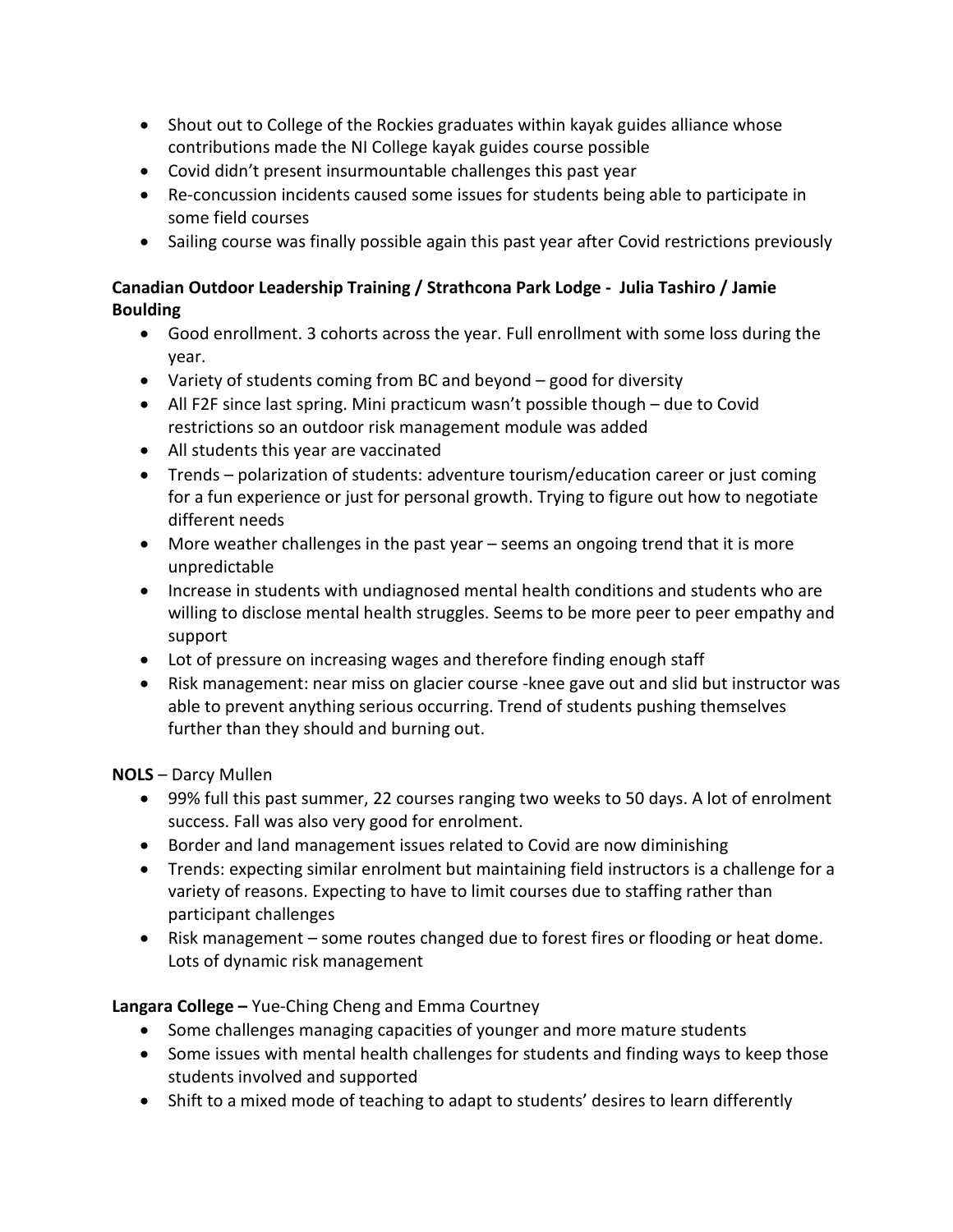- Developing partnerships with international institutions through virtual media
- Efforts to progress indigenization developing relationships, increase indigenous recruitment and retention, curriculum and pedagogy
- 5. "Moving forward" updates (one person from each institution/org to report/update how things are taking shape for 2022/23 programming and onwards – from an institutional/org and program perspective)

### **College of the Rockies (Golden Campus) – Don Webster**

• Increased push on indigenization

# **College of the Rockies (MAST program) – Sarah Osberg**

- Hoping for full numbers by September
- Implementing new field assessment rubric
- More pre-course communications has been requested, eg. equipment
- Staffing created field staff pay scale based on certification and experience this year with a pay raise.
- Working on indigenization. 2 indigenous students this past year.

### **Thompson Rivers University Adventure Guide Program -Terry Palechuk**

- This fall is  $30<sup>th</sup>$  year of program
- Some sabbaticals occurring this year that will need to be accounted for in programming
- Partnership with China currently on pause
- Icelandic partner recently decided not to commit beyond this current year will be looking for another partner in Iceland
- All students participating in mental first aid course this coming fall
- Recently filled a tenure track position and looking to fill one more

### **Capilano University Outdoor Recreation Program – Chris Ladner / Bridget McClarty**

- Redefined convener role now shared.
- Students fill in med forms, etc online as an assignment. Can be sent to instructors' phones
- Questions about accommodations for students in order to allow greater accessibility to programs

### **Camosun College Post Degree Diploma - John Telford**

• Working on a recruitment/advertising strategy to avoid future student decreases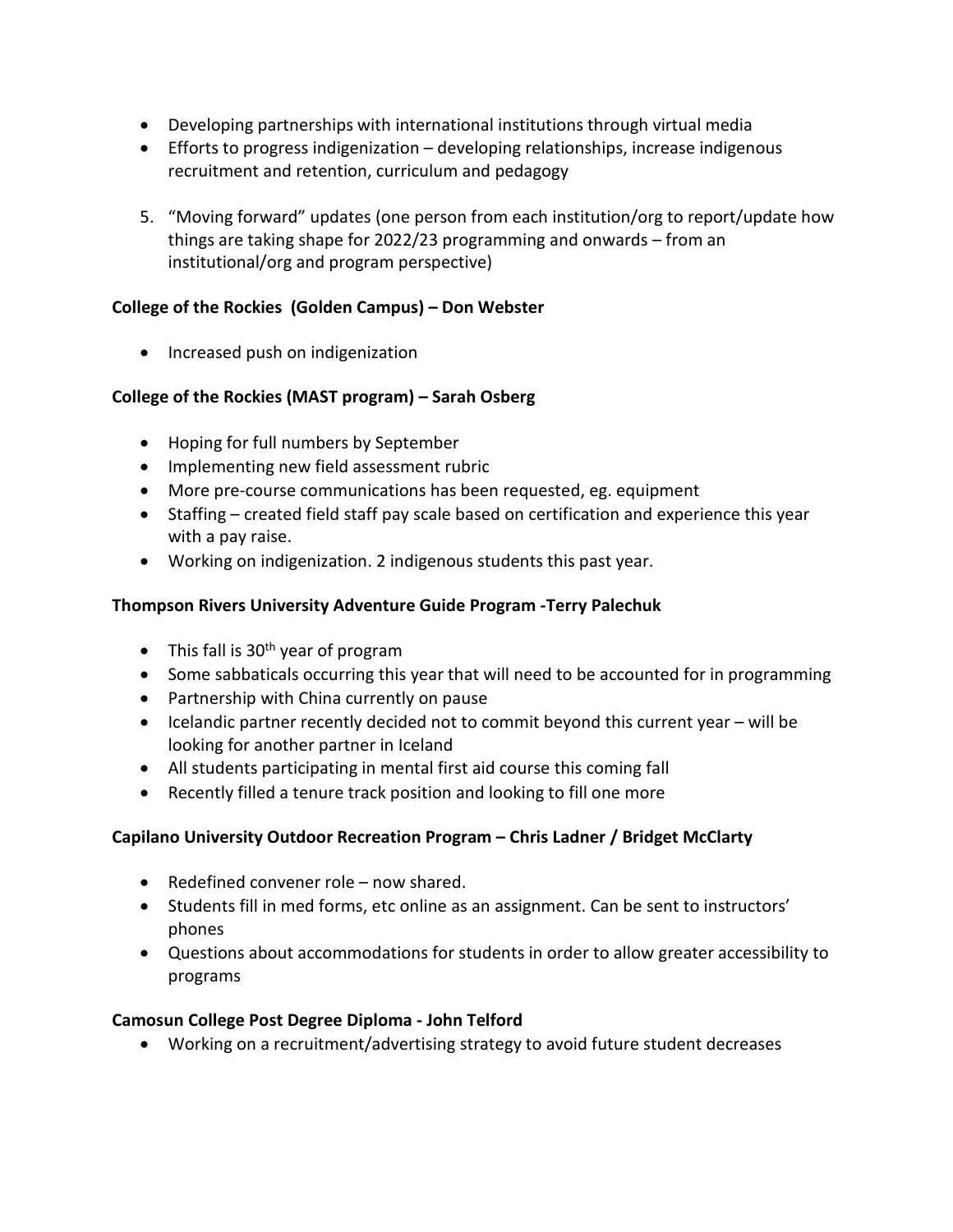### **North Island College Adventure Guiding Programs - Dave Pinel**

- Navigated whether allowed to ask students if they are vaccinated or not and interesting to note the different regulations that different institutions were held to
- Program review coming up
- Ongoing possibilities of partnering with VIU and Strathcona Park Lodge
- College has changed learning platform Blackboard to Brightspace
- Using class ambassador for communicating important generic messages to students

# **Canadian Outdoor Leadership Training / Strathcona Park Lodge - Julia / Jamie**

- Enrolment looking good for fall, 50/50 indig and non-indig students
- 7 accepted for spring but no fees committed yet
- Prices increased for next year (2023) and looking to expand instructor pool likely partly through graduates from the COLT program

### **NOLS – Darcy Mullen**

- Trying to get instructor core expanded. Hoping for board approval to increase instructor pay to help with this
- Expecting to need to manage challenges of instructors contracting Covid as everything opens up more and increased infection rates

# **Langara College – Yue-Ching Cheng / Emma Courtney**

- More students electing to pursue program part-time which provides some challenges
- Conversations in the College around micro-credentials and assisting students in gaining post-secondary credits
- Received grant on work integrated learning so looking at how to implement something with that
- 6. Items arising from check-in/current state and moving forward updates
- Experience level of incoming students decreasing?
- Table of items arising and program tools/tactics itemized in Googledoc
- Weather events less predictable than were able to assume seasonally in the past, more disruptive/severe also
- Instructor pay some pay raise pressure coming from private school pay scales. Part of a bigger conversation about pay and conditions in the sector; each program navigating this differently
- 7. Best practices for applicant screening, intake, and prep (see [Googledoc\)](https://docs.google.com/document/d/1zNHVyVEcY7kAbu7WhonBFmj12BO7if5cxjCiCguQEfo/edit?usp=sharing)
- 8. Updating shared documents and tools update